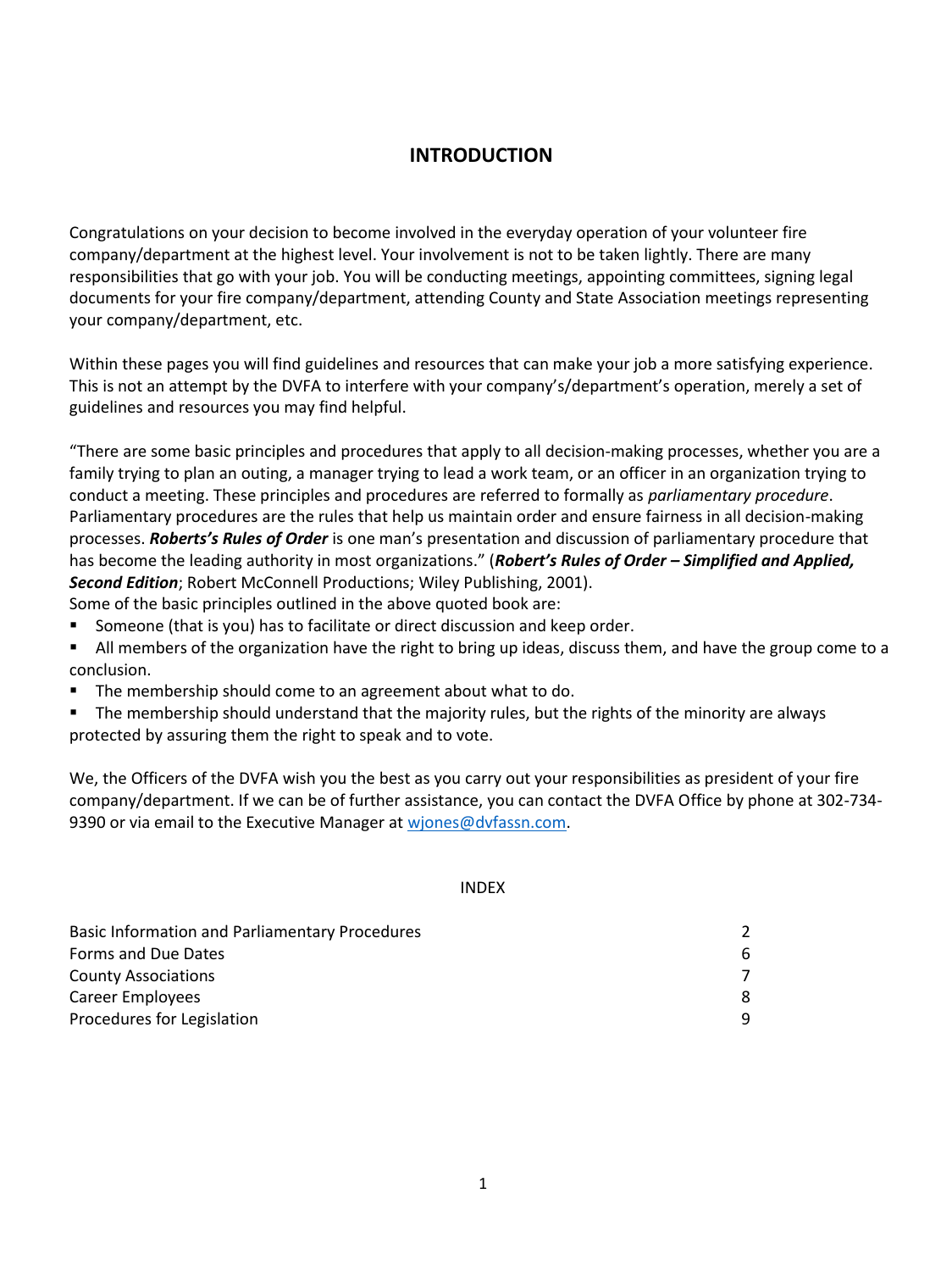# **SOME OF THE BASICS**

*THE PRESIDENT* (all the following from McConnell Productions, 2001) Primarily, the office of president includes fulfilling a leadership role by setting goals or a specific tone for the organization during the term of office, performing administrative duties as assigned by the bylaws, and presiding at the meetings. Whatever the structure of the fire company/department, the president has authority to do only the things that are assigned to that office by the bylaws.

#### **Setting Goals for the Organization**

In some social or professional organizations, the president is the most important officer for determining the focus and action of the organization. In other organizations, the primary responsibility of the president is presiding at meetings, while many of the administrative duties are invested in committees and the legislative power is vested in an executive board. Your responsibility is set in the bylaws.

#### **Performing Administrative Duties**

The chief administrative duty of the president is to represent the organization. The president signs legal documents; supervises the employees and activities of the organization; represents, or speaks for, the organization; and presides at meetings. The duties should be stated in the bylaws.

#### **Presiding at Meetings**

The key duties of the presiding officer are to:

\* **Keep order** – the president should be thoroughly familiar with the bylaws, other rules of the organization, parliamentary procedure in general, and the organization's selected parliamentary authority in particular; along with the secretary, the president should prepare the agenda (be familiar with unfinished business and any new business that must appear on the agenda and plan ahead for problems that may arise during the meeting by consulting with the parliamentarian beforehand to learn how to handle the situation); call on the standing committees to give reports (call on those committees that have indicated in advance that they have a report); the president should come to the meeting with paper and pencil to write down motions as the member make them; the president and/or the secretary should have a copy of the organization's bylaws, standing rules, rules of order, and the parliamentary authority; the president should call the meeting to order on time (determine that a quorum is present and proceed – not necessary to announce that a quorum is present); the president should announce all business in the proper order and entertain every motion that is order; the president must state each legitimate motion for the purpose of discussion and for taking a vote (you must know the proper type of vote required for different classes of motions) and announce the result of the vote so that all members know what action is taken and, if adopted, who is responsible for carrying out the action; the president should rule on any procedure that does not follow correct procedures (you must entertain all appeals to your rulings and let members vote on the appeal – you have no obligation to answer any member's question about the discussed business or any parliamentary inquiries about procedure); and the president declares the meeting adjourned by vote of the assembly at the end of the program or in cases where an uncontrollable situation takes place.

\* **Be fair and impartial** – in a business meeting the president cannot make motions or enter in to debate (the president can enter into debate only if he/she leaves the chair and lets another officer preside and may not return until the motion has been disposed of either temporarily or finally; the president also steps down from the chair when a motion has direct personal or monetary interest, or he/she is censured, but can stay in the chair during nominations and elections when he/she is a candidate for office or is being considered in a motion with others); the president does not vote except in three situations: 1) if the president's vote would break a tie vote, 2) if the president's vote would create a tie vote, or 3) if the vote is taken by ballot (see Chapter 5 of *Robert's Rules of Order – Simplified and Applied, Second Edition*, Robert McConnell Productions, Wiley Publishing, 2001); The president can give information, correct misinformation, and help members with parliamentary procedures; the president is responsible for enforcing the rules of decorum of debate and alternating debate between the pros and cons in a controversial situation (see Chapter 4 of *Robert's Rules of Order – Simplified and Applied, Second Edition*, Robert McConnell Productions, Wiley Publishing, 2001);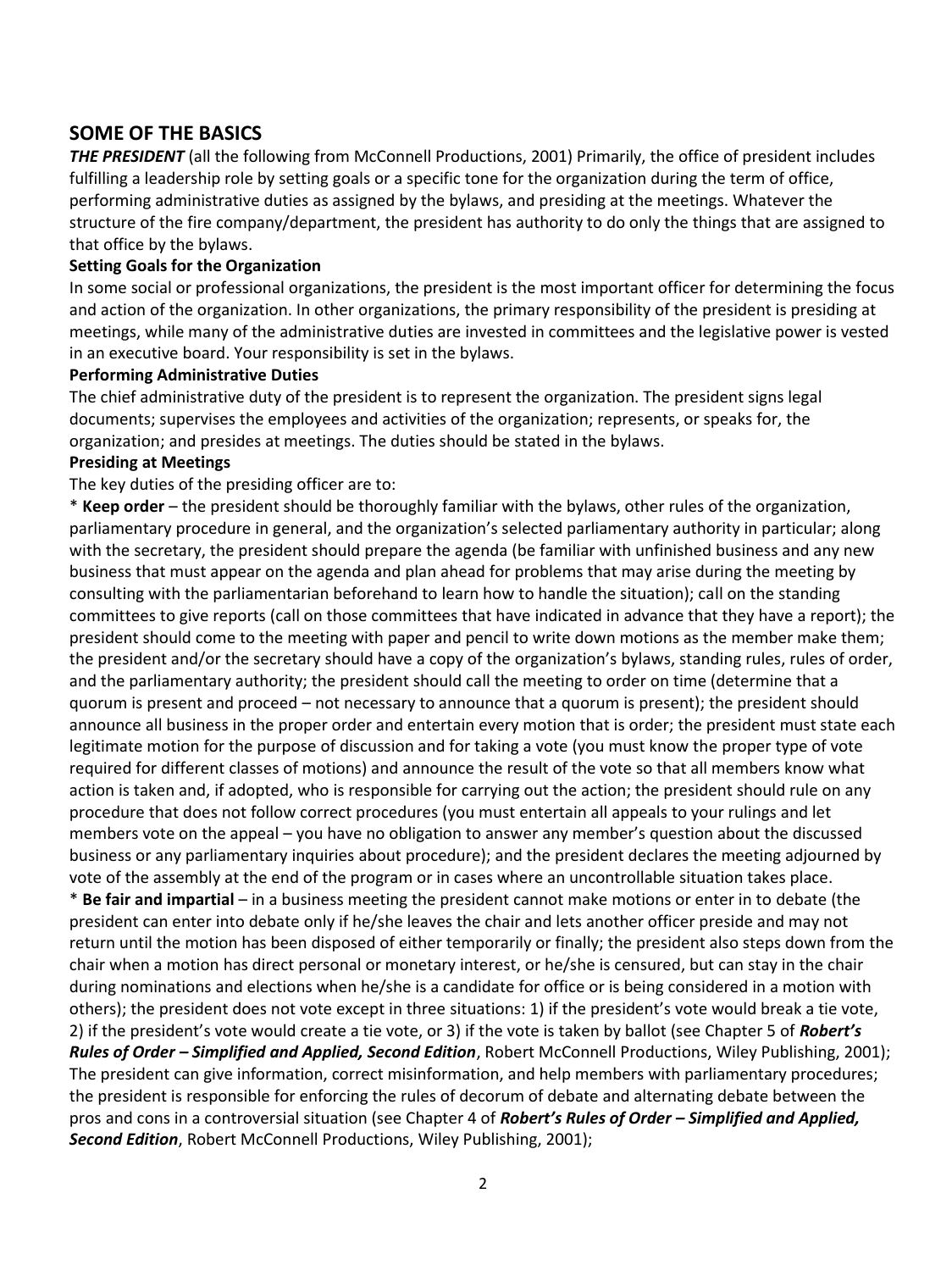**The Presiding Officer** always refers to himself/herself in the third person when talking to the members (for example, "The chair rules the discussion is out of order at this time."

\* **Protect the right of all members** – the president protects the assembly from frivolous or dilatory motions (a member calling for a division when it is very clear which side has won, a member calling for a division after every vote is taken, a member continually making motion to adjourn for the purpose of obstructing business, a member making absurd motions or amendments, and several members raising *points of order* for no reason); if members are using dilatory practices to obstruct the meeting, the chair needs to remain calm and courteous, but firm (can do one of two things: not recognize the members or rule the motions out of order – these are strictly measures to take if a member is clearly being dilatory); and the chair should know the procedure for calling to order a member who is unruly and disruptive (the chair can say, "The member is out of order and will be seated.").

### **Becoming an Effective Presiding Officer**

\* **Good judgment** – knowing when to strictly enforce the rules and when strict enforcement impedes the flow of business.

\* **Teachability** – the willingness to learn the correct procedures and to use them fairly and judiciously.

\* **Active listening skills** – what are the members saying and what signals are they giving to the presiding officer to help the officer expedite business?

\* **Calmness** – the ability to keep peace if the meeting becomes turbulent.

\* **Humility** – not taking offense if members correct what the presiding officer is doing or if they appeal from the decision of the chair.

\* **Firmness** – staying the course and following proper procedures when necessary and not allowing members to take shortcuts when doing so impedes the rights of a member of the assembly.

## **Legal and Ethical Considerations**

Although the president is given the power to sign legal documents and represent the fire company/department, he/she should never bind the organization to contracts that the members have not agreed to by a vote; not should the president speak to an issue in public without the organization's permission. By taking such actions without the organization's permission, the president invites the members to begin proceedings for removal from office.

#### *STRUCTURE OF AN ORGANIZATION*

There are basically two ways to structure an organization. One is based on the *authoritarian model*, which favors the concentration of power in a leader or a small group of people who may or may not be responsible to the membership. In this model, one person or a small group (such as a board of directors) may make all the decisions with no input or final approval from the membership. (McConnell Productions, 2001)

The second way to structure an organization is based on the *democratic model*, which means that the people of the members govern. In this model, the membership, not elected representatives, make all decisions. However, in most organizations, there is an agreed upon balance of power achieved between members and the officers they elect. (McConnell Productions, 2001)

The democratic style of government is founded upon laws and the rights and responsibilities of the membership, not the whims of an unaccountable leadership. An organization that has no rules or governing documents to establish a course of action eventually finds itself in a state of anarchy. Henry M. Robert wrote, "Where there is no law, but every man does what is right in his own eyes, there is the least of real liberty." (McConnell Productions, 2001)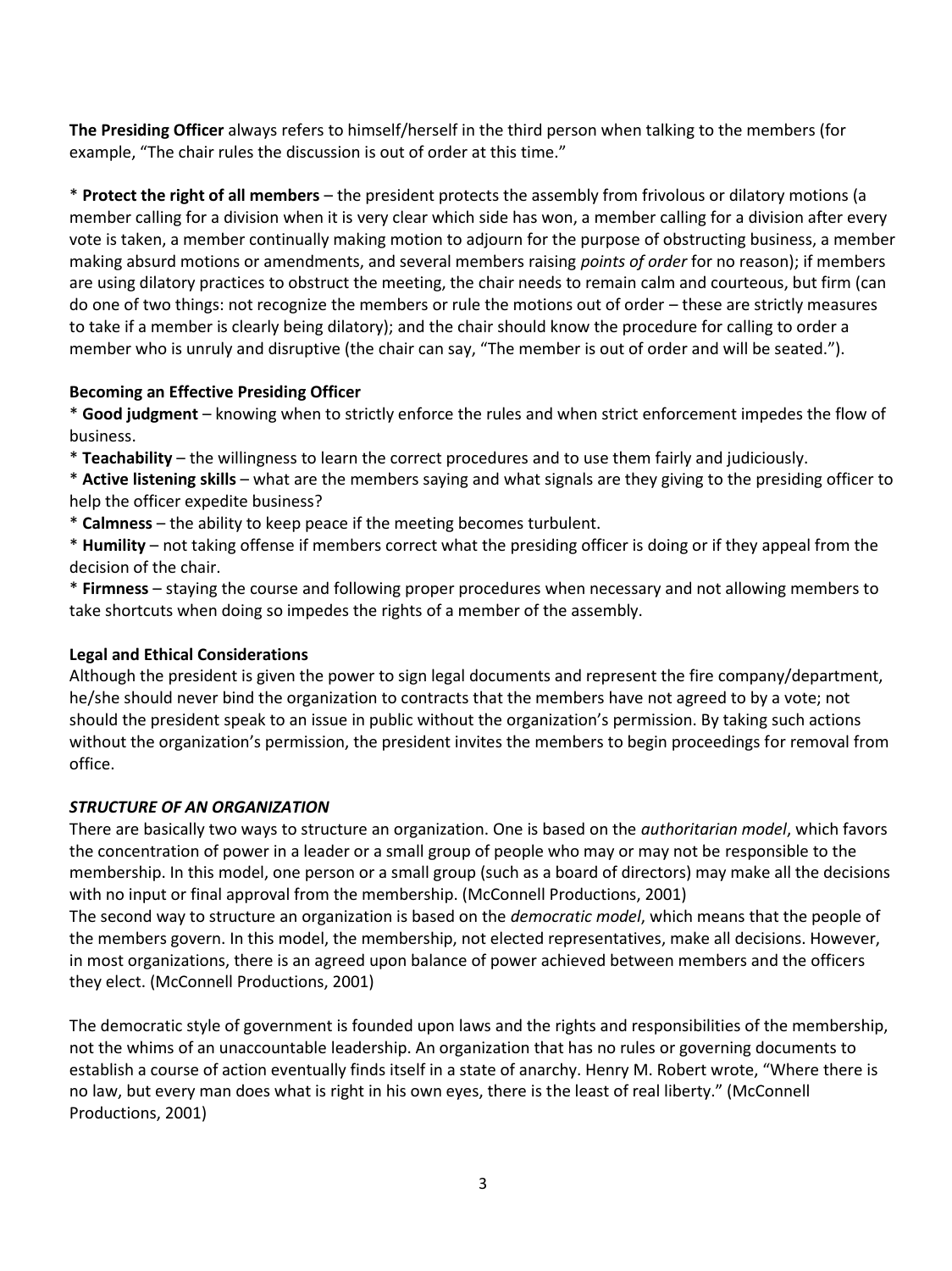*APPLYING DEMOCRATIC PRINCIPLES TO ORGANIZATIONS* (all the following from McConnell Productions, 2001) Organizations are democratic to the extent that they conform in the following ways:

 **Members rule through a decision-making process that they've established by a vote.** The organization's constitution, bylaws, rules of order, standing rules, policy statements, and parliamentary authority embody this process. This is government by the consent of the governed.

 **Ideas come from the members and are presented to the assembly to decide upon.** Everyone gets the right to present, speak to, and vote on ideas.

 **Leaders come from the people through an election process.** When a leader's term of office ends, he/she returns to the people. A hierarchy of power doesn't exist; it is shared equally. All members have the right to be considered for office.

 **Checks and balances between the leadership and the members are established in the governing documents.** As an example of checks and balances, officers and boards of directors have only the power that the governing documents assign them. Those powers not specifically given to officers and boards in the bylaws enable the membership to reverse decisions made by boards and officers. For example, if the bylaws do not say the board or officers can set dues, and the board votes to do this, then the membership can rescind the action. Another check and balance that the bylaws give is the right of the membership to remove ineffective or tyrannical leaders from office.

**All members are equal – they have equal rights and responsibilities.** 

 **The organization is run with impartiality and fairness.** Law and enactment rule the organization, not the whims of the leadership. The rules are applied equally, impartially, and fairly to all and not just a select few.

- **There is equal justice under the law; members and officers have a right to a fair trial if accused.** Written procedures exist for removing and replacing an officer when the officer doesn't fulfill his/her duties.
- **The majority rules, but the rights of the minority and absent members are protected.**

 **Everything is accomplished in the spirit of openness, not secrecy.** Members have the right to know what is going on within the organization by attending meetings, inspecting the official records, and receiving notices and reports from committees, officers, and boards.

## **Members have the right to resign from office or from the organization.**

Governing documents should clearly state the right and obligations of members and officers. These documents consist of the *corporate charter* (if there is one), *bylaws* (or the organization's constitution), and any rules of order (parliamentary rules) or standing rules (administrative rules). Each organization should adopt a *parliamentary authority*, which is a book of common parliamentary law that details the rules for conducting meetings, electing officers, and making and adopting motions. All members are entitled to have a copy of their governing rules.

For an organization to succeed, the membership must work harmoniously together. To accomplish this, each member must know the purpose and goals of the organization, its rules, the rights of each individual member, and what each member is expected to do.

*DEFINING PARILAMENTARY PROCEDURE* (from McConnell Productions, 2001) Parliamentary procedure enables members to take care of business in an efficient manner and to maintain order while business is conducted; it ensures that everyone gets the right to speak and vote; takes up business one item at a time; promotes courtesy, justice, and impartiality; ensures the rule of the majority while protecting the right of the minority and absent members; and is democracy in action.

The procedures, or rules, are found in the organization's bylaws, in its standing rules, and in its adopted parliamentary authority (a reference book that helps the members decide what to do when the group has no written rules concerning how certain things are done – it could be *Robert's Rules of Order*). *IMPORTANCE OF PARLIAMENTARY PROCEDURES* (From McConnell Production, 2001)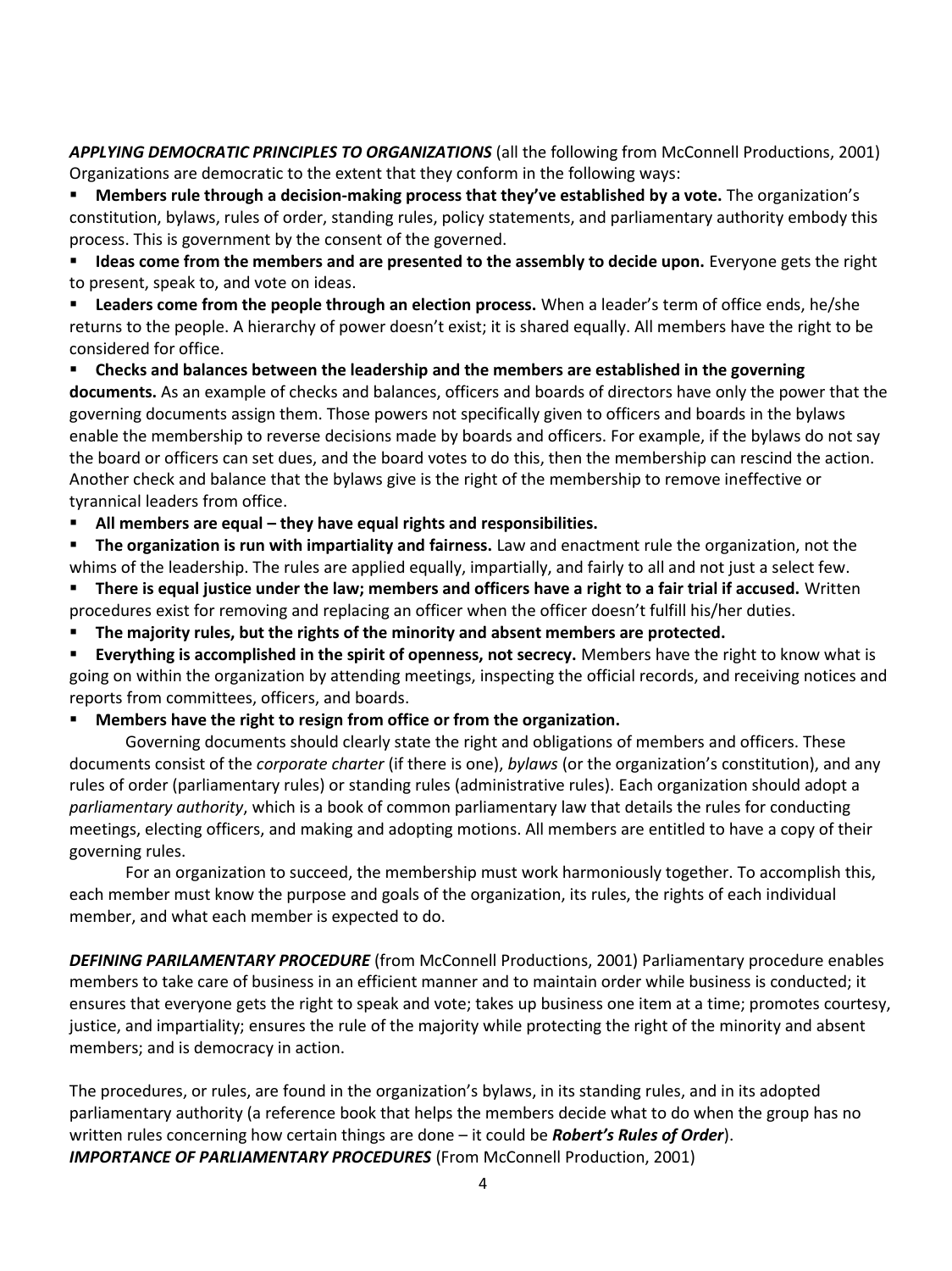Parliamentary procedures provide proven, time-tested ways of determining action and carrying on an organization's business. When everyone knows the parliamentary rules, meetings run smoothly, and the head-on collisions that can happen during the discussion of controversial motions can be prevented. If everyone in your fire company/department learns the basics of parliamentary procedure, you'll have more productive meetings. It may lead to more members making and discussing motions and more members willing to serve as officers and committee chairs.

*BASIC PRINCIPLES OF PARLIAMENTARY PROCEDURE* (all the following from McConnell Productions, 2001) The following sections explain the individual rules that support the basic principles.

## **Taking Up Business One Item at a Time**

**Each meeting follows an order of business called an** *agenda*. Everything on the agenda is reviewed in its proper order and disposed of before members go no to the next item on the agenda.

- **Only one main motion can be pending at a time.**
- **When a main motion is pending, members can make motions from a class of motions called** *secondary*

*motions***.** When secondary motions are taken up, they take precedence over the main motion. Discussion must focus on the secondary motion until it is resolved or temporarily disposed of. Some examples of secondary motions are to *amend, refer to a committee,* and *postpone* the main motion (a complete list and rank found in Chapter 6 of *Robert's Rules of Order – Simplified and Applied, Second Edition*; Robert McConnell Productions; Wiley Publishing, 2001).

- **Only one member can be assigned the floor at a time.**
- **Members take turns speaking.**
- **No member speaks twice about a motion until all members have had the opportunity to speak.**

## **Promoting Courtesy, Justice, Impartiality, and Equality**

**The chair or presiding officer calls the meeting to order on time.** This shows courtesy to the membership, as they shouldn't have to wait for latecomers to arrive.

- **Members take their seats promptly when the chair calls the meeting to order, and conversation stops.**
- **Those member given reports during the meeting take seats in front.** Doing so saves time.
- **Members rise to be recognized by the presiding officer and don't speak out of turn.**

**Members always refer to other members and officers in the third person.** Refer to officers by their title. Members refer to each other by saying, for example, "the previous speaker" or "the delegate from Newark." This prevents personalizing the debate and, in a worst case scenario, name-calling or personal attacks.

 **In debate, members do not** *cross talk***, or talk directly to each other, when another member is speaking.** All remarks are made through and to the chair.

**Members keep discussion to the issues, not to personalities or other member's motives.** 

 **When correcting a member, the presiding officer doesn't use the member's name.** Instead, he/she states, "Will the speaker keep his/her remarks to the issue at hand?" Or, if a motion is out of order, the chair states, "The motion is out of order," not "The member is out of order." (To tell a member that he/she is out of order is technically charging the member with an offense.)

- **Members speak clearly and loudly so all can hear.** Member can use a microphone if available.
- **Members listen when others are speaking.**

 **The presiding officer doesn't take sides but allows all to be heard equally in debate.** If the presiding officer wants to voice an opinion about the issue under discussion, the presiding officer relinquishes the chair to another officer so that he/she can speak and vote.

 **The presiding officer and members should know the rules and apply them judiciously.** Correct only major infractions. If members' rights aren't being taken away and an infraction is minor, raising a point of order to correct the infraction isn't necessary.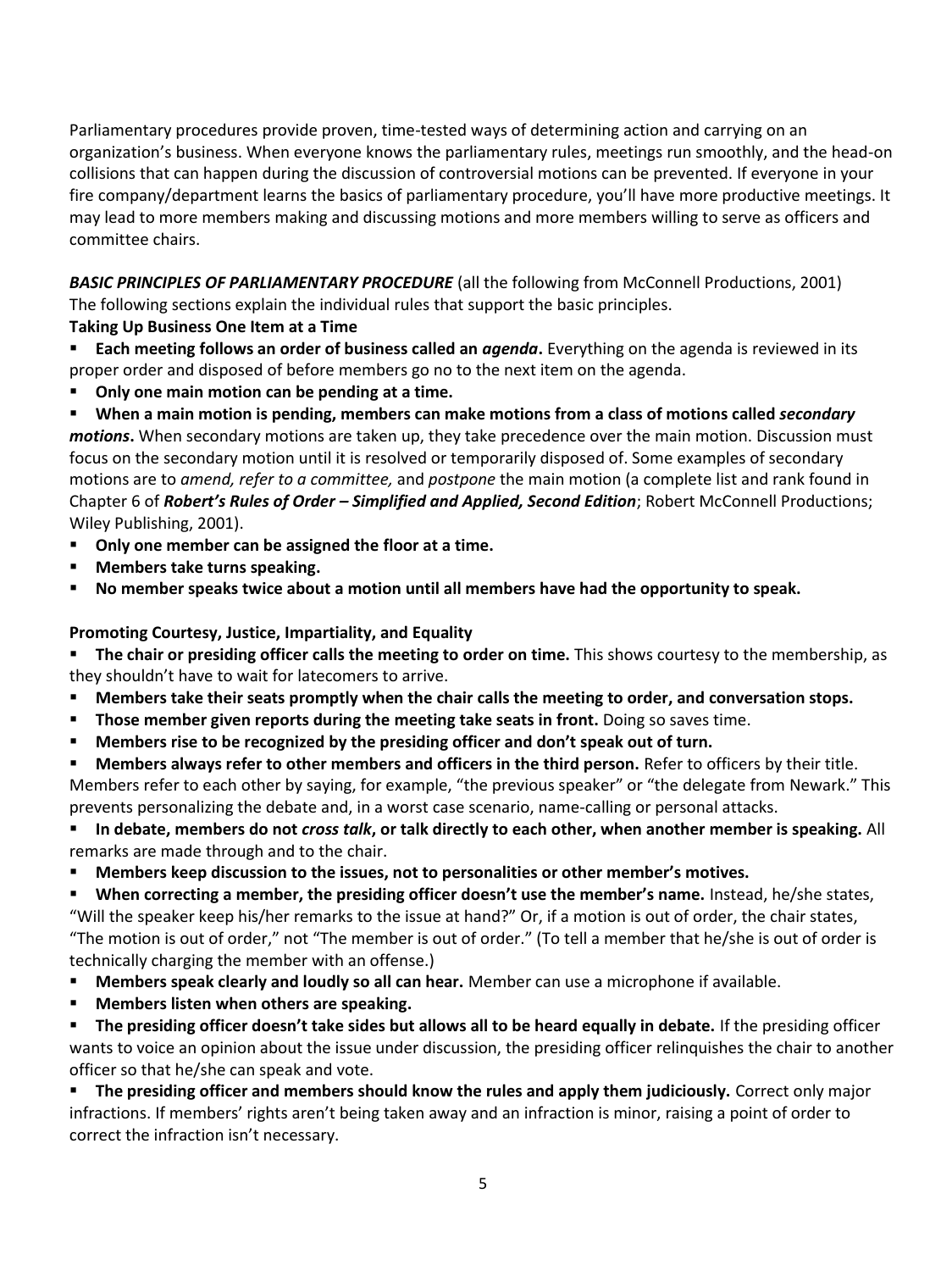**The presiding officer ensures that all sides of an issue are heard and that the rules of debate are carefully followed.** These measures prevent a small group from railroading a motion through.

 **Members have the right to make a motion to take a vote by ballot during a controversial issue.** A ballot vote preserves members' privacy and prevents possible retaliation for the way they voted.

**Members have the right to a trial when they're accused of wrongdoing.** 

**The Rule of the Majority and Protection of the Minority** 

**Members have the right to have notice of all meetings.** The organization can give notice by mail, phone, electronic communication, or an announcement at a previous meeting.

 **Members have the right to know by previous notice when there is a proposal to rescind or amend something previously adopted.** 

 **In any situation where rights may be taken away from members, two-thirds of the membership must approve the motion (rather than a majority).** Examples include amending the governing documents or removing someone from office or membership.

 **No one has the right to require a higher vote than a majority vote on issues unless the bylaws or the parliamentary authority specifically states that more than a majority is required.** 

 **Members have a right to be informed of the work of the organization.** Reading the minutes of the prior meeting allows members to correct inaccurate information and informs the absent members of any action taken. Members have the right to hear reports of board action, committee work, and officers.

# **IMPORTANT FORMS AND DATES**

**"Annual Audit: The Volunteer Fire Company's and Volunteer Ambulance Company's Annual Audit Report is due to the Delaware State Fire Prevention Commission 6 and one half months after the close of your fiscal year." Send to 1463 Chestnut Grove Road, Dover, DE 19904.**

**"Delaware Volunteer Fire Service – Annual Statement (due within 60 days of the close of the Fire Company Fiscal Year – send to Delaware State Fire School 1461 Chestnut Grove Road, Dover, DE 19904 Phone: (302) 739-3160"**

**"Delaware Fire Service Revolving loan fund: The Revolving loan fund is available to all volunteer fire companies. The fund council meets periodically throughout the year. Go to the DVFA Website for information."**

\* **January –** *Fire Company Information Updates* (due January 1st – send to Delaware State Fire Prevention Commission at 1463 Chestnut Grove Road, Dover, DE 19904

*DVFA Report of Fire Prevention Expenses* (due January 31st – send to the Chair of the DVFA Committee); *Updated Delegates and Alternates List* (if needed to the DVFA office and County Assoc.)

\* **February –** *Pension Information and Payment* (due February 15th – send to the DVFA Office at P. O. box 1849 Dover, DE 19903)

\* **March –** *DVFA Executive Committee Meeting* (usually the 2nd Sunday, at Delaware State Fire School in Dover – begins at 9:00 a.m. with Committee Meetings, followed at 10:00 a.m. with the meeting);

BLS Annual Statement is due to the Fire Prevention Commission on March 31st.

**DVFA Scholarship Application Found** on the DVFA website (due March 31<sub>st</sub> – send to the Delaware State Fire School, Attention: DVFA Scholarship Committee., 1461 Chestnut Grove Road, Dover, DE 19904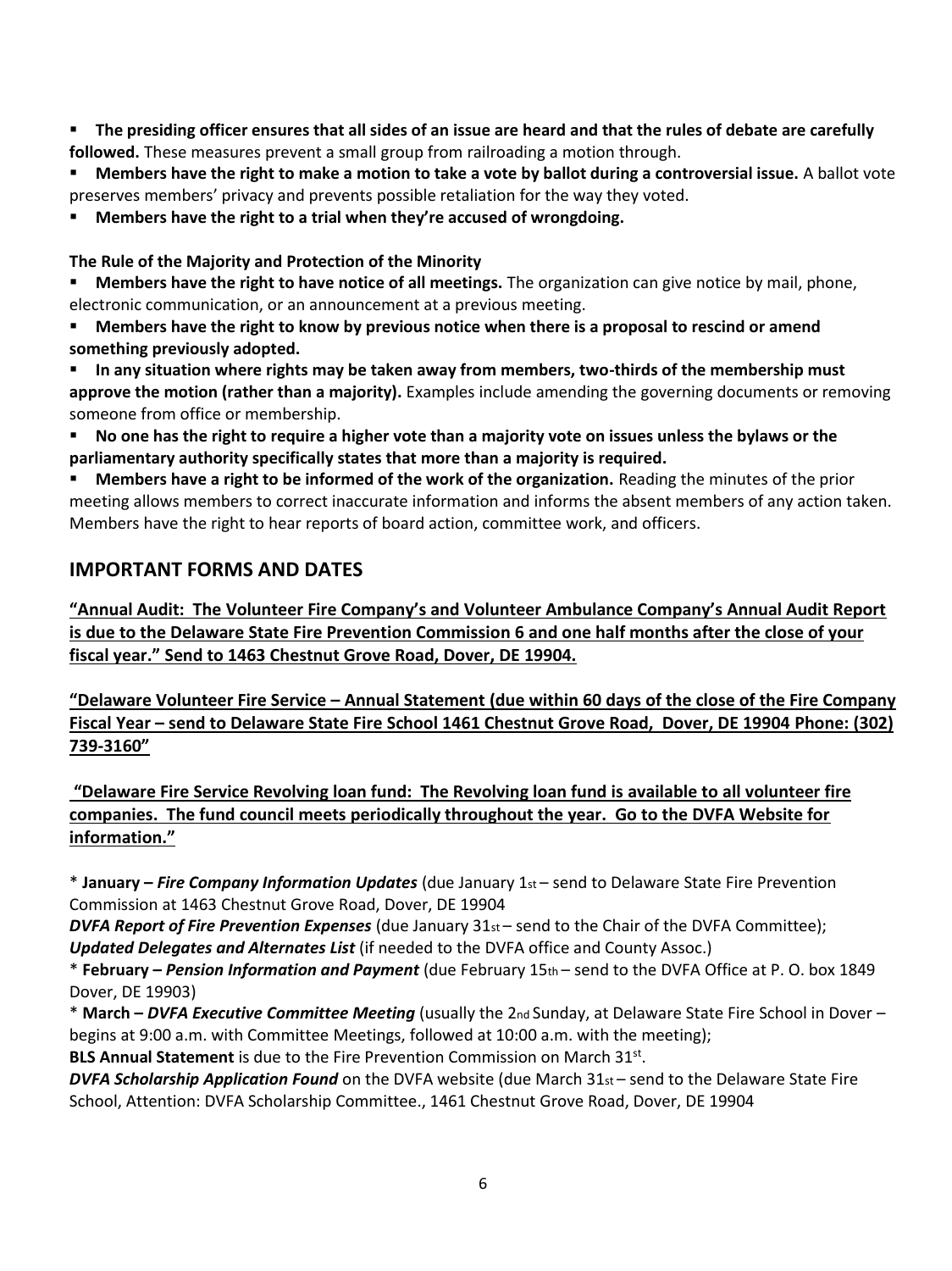\* **April – Apparatus Inventory Report:** The inventory of all fire apparatus per each fire station is due on April 1st of each year. Please refer to the DVFA website under documents and forms for this form.

*CFSI – Washington, D.C* (registration forms will be available through the DVFA Office, when available) *– Dates will change each year.*

*FDIC – Indianapolis* (is usually in April but has also been held in late March as well. Registration forms are on the FDIC Website *– Date will change each year.* The DVFA has a block of rooms. Contact the DVFA Office for more information.

\* **May –**

\* **June –** *DVFA Executive Committee Meeting* (usually the 2nd Sunday, at Delaware State Fire School in Dover – begins at 9:00 a.m. with Committee Meetings, followed at 10:00 a.m. with the meeting);

All Awards nominations that would be presented at Conference are due around this time of year. Each Award will have its instructions posted.

\* **July –**

\* August - *Forms for Conference are due August 8<sup>th</sup>,* Such as Delegates and Alternates, 50 year members, Decease Members, EMS Classes, Administrative Seminars, HOT Training and Meeting information from the various associations (State Chief's Fire Police, and EMS.

**DVFA Dues** are due August 15<sup>th</sup> of each year.

\* **September –** *DVFA Conference* (usually the 2nd full week of the month) All Conference forms and information will be post on the website as they become available.

**DVFA Fire Prevention Program:** The DVFA Fire Prevention Program is distrusted annually in September. Refer to the DVFA Website under documents and forms for the program information.

\* **October –** *Fallen Firefighters Memorial – Emmitsburg, MD* (is the beginning of Fire Prevention Week each year) – no forms to send – all are welcome to the Sunday Memorial Service.

**\* November**

**\*December –** *DVFA Executive Committee Meeting* (usually the 2nd Sunday, at Delaware State Fire School in Dover – begins at 9:00 a.m. with Committee Meetings, followed at 10:00 a.m. with the meeting)

\* **Others of Note – National Fallen Firefighters** has several events throughout the year (go to www.firehero.org for all information);

**Background Check, Surf Fishing license, Annual Criminal Affidavit, Funeral Benefits, Administrative Policies, and Fire Service License Plate and all forms** for the above are found on the DVFA website (www.dvfassn.com – click the Interact, Documents & Forms section at the left of the home page). This section includes information for the Annual Conference (documents & forms, with due dates for each),

**Wake Up Delaware** (**Remember that it is in the FALL, on the Saturday, when we "change our clocks, change our batteries"**) forms and information, CFSI (go to www.cfsi.org for all information.)

**Also:** If you should need help or information on a funeral or memorial service, contact the DVFA Office directly. If there is anything you need that is not found on the website, contact the DVFA Office directly.

**County Volunteer Firefighters Associations**: The Kent County Volunteer Firefighters Association meets the third Wednesday of each month at 1900 hrs. For more information go to kcvfa.com. The New Castle County Volunteer Firefighters Association meets the second Thursday of each month. For more information go to nccvfa.org. The Sussex County Volunteer Firefighter's Association meets the fourth Tuesday of each month. For more information go to scvfa.net.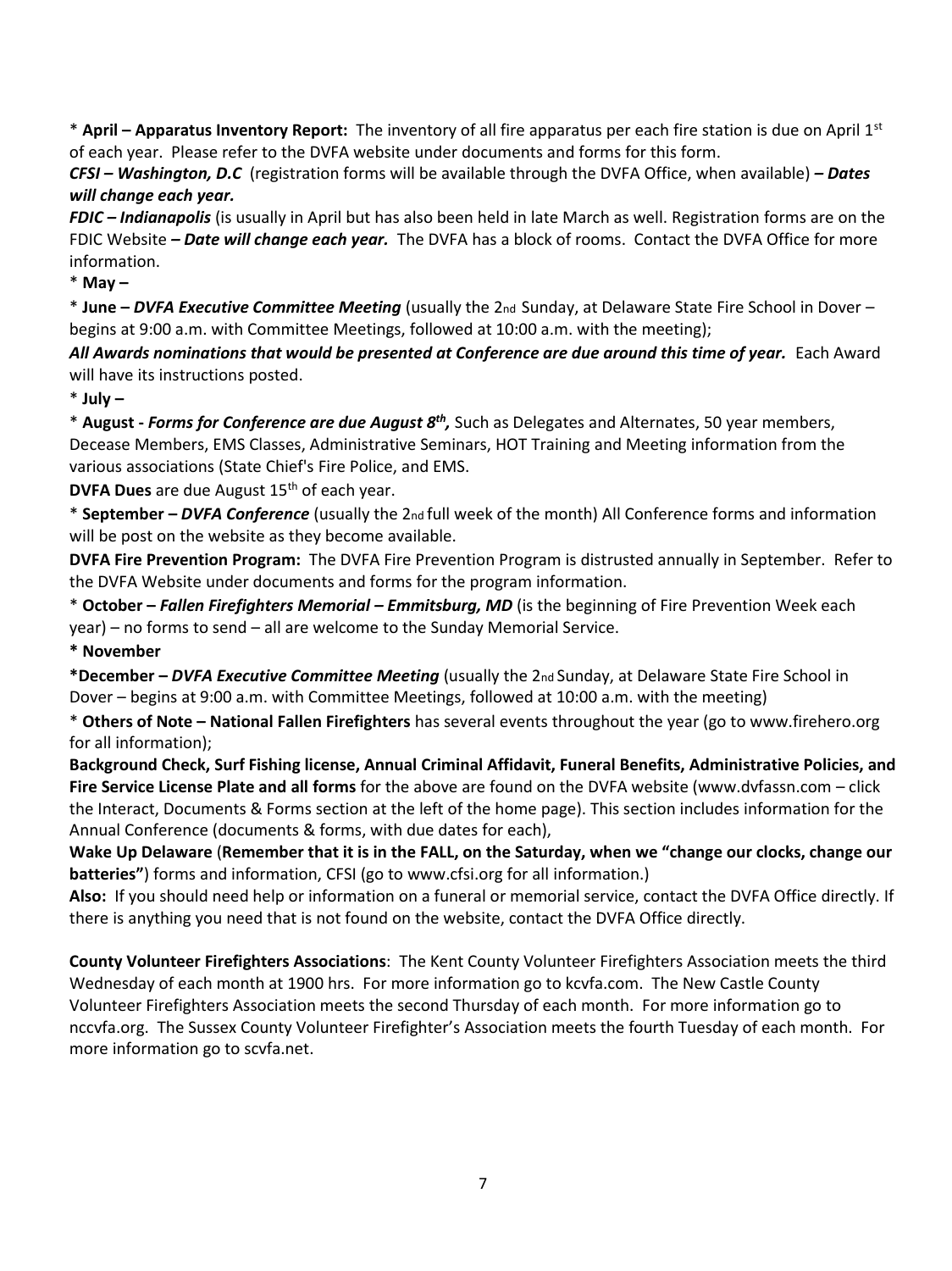# **PAID EMPLOYEES INFORMATION**

## **Hiring**

\* Have a written job description for each employee's position.

\* Review the job duties and requirements listed in the job description when deciding which applicants to interview.

\* Use a panel of people to conduct the interviews.

\* When interviewing for an open position, the same people should sit on the interview panel for each applicant interviewed for that position.

\* The same questions should be asked of each applicant.

\* Be aware that there are some questions that should not be asked during a job interview. E.g.: Asking a female applicant if she plans to have children. To ask these questions may expose the company to possible legal action. In addition, because the fire companies receive State funds, it is not advisable to take action that may put those funds in jeopardy.

\* During the interview, it is possible to state to the applicant the physical requirements of the job and then ask the applicant whether there is any reason(s) that the applicant cannot meet those requirements. This can get out information on any health issues the applicant may have without asking the person directly whether s/he has any health problems.

\* Criminal background checks should be done on an applicant prior to a position being offered to that applicant. This should include obtaining a copy of the applicant's driving record.

\* Consider conducting a pre-employment drug test.

\* When an employee is hired, the fire company is responsible for the payment of all state and federal employment taxes.

\* A fire company may also be liable for the payment of unemployment insurance taxes.

\* Ensure that the fire company has adequate workers' compensation insurance for the employees.

## **Employment**

\* Set out a chain of command for any employees. It is very difficult for an employee to be required to follow direction from many different people; especially when the directions that those people give may be contradictory.

\* Establish periodic performance evaluations. The items being evaluated can be taken directly from the job description.

\* The person(s) who directly supervise the employee should be the one who completes the evaluation. This supervisor should then meet with the employee and review the evaluation. The employee should have the opportunity to make verbal and written comments about what is in the evaluation. Have the supervisor and the employee sign the evaluation and give the employee a copy of that signed evaluation.

\* Have written policies/procedures for employees. Upon hire, give a copy of the policies/procedures to the employee. Have the employee sign a form acknowledging receipt of the policies/procedures and agreeing to abide by them.

\* A disciplinary process should be listed in those policies/procedures.

Ex: Verbal warning for 1st offense

Written warning for 2nd offense

Suspension for 3rd offense

Termination upon 4th offense

Any step in this disciplinary process can be skipped dependent upon the seriousness of the offense. This should be explained in the policy/procedure manual.